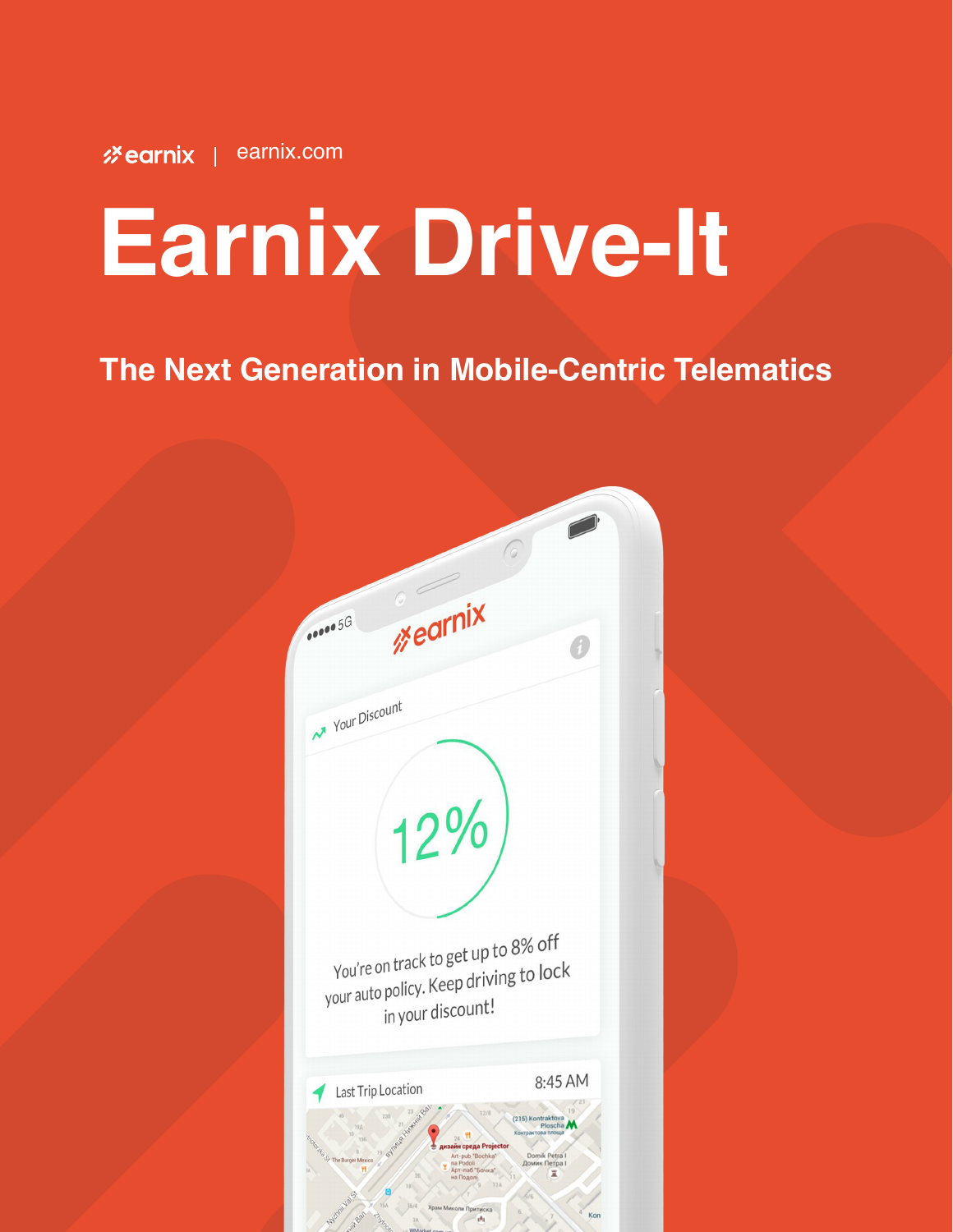# **Past Telematics Approaches Lead to UBI Challenges**

Usage-Based Insurance (UBI) is here, and it's here to stay, yet many insurers struggle to create profitable UBI offerings and are unable to provide highly personalized products.

The root cause? Most insurers still don't have an effective way to operationalize telematics data and unlock the true value of their UBI programs.

## Today, most insurers face these telematics challenges:

 $\bigcap$ 

#### **Collecting Data**

In the past, insurers didn't have a good way to collect telematics, often resorting to third-party mileage trackers and other clunky products. This led to poor end user adoption and expensive operational costs.

#### **Integrating Driving Data**

Insurers have a hard time time operationalizing large volumes of driving data and leveraging the insights to forecast demand for their UBI portfolio.

#### **Updating Risk Models**

Most telematics vendors only provide a single driver score or a limited set of metrics. This unexplained "black box" approach doesn't provide the modeling flexibility required to accurately define risk in building successful UBI programs.

#### **Engaging Consumers**

Insurers wrestle with the best ways to connect with consumers through technology, and then develop the right plan for each customer.

As a result, many insurers have struggled to advance UBI from a niche offering to a mainstream, profitable approach... until now.

### **Introducing the Earnix Drive-It™ app.**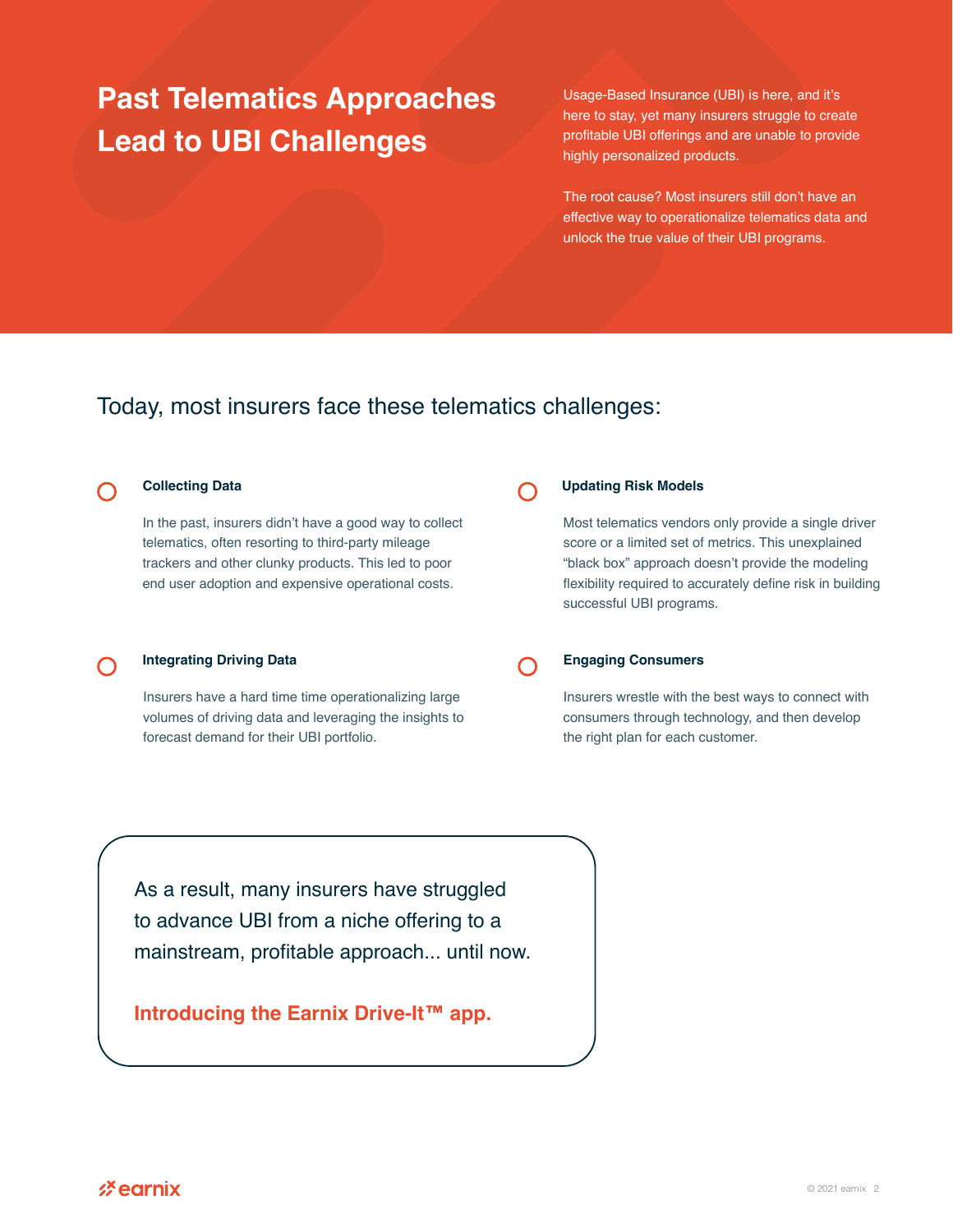# **Industry-Leading Telematics** The Earnix Drive-It mobile app is the best way to



overcome past challenges with telematics and bring your UBI programs to life. This smartphone app seamlessly integrates with the Earnix UBI solution to give you everything you need to develop and deliver highly personalized UBI offers—all in a powerful, proven platform.

The Earnix Drive-It app collects data related to braking, acceleration, distraction, speed, cornering, and other real driving events. It uses machine learning models based on over five billion miles of actual driving data to generate the industry's most sophisticated predictive risk scoring algorithms. With Earnix Drive-It, you can score and segment drivers by their individual risk critical to improving the success of your UBI programs.

You can also customize your use of driver risk scores for maximum flexibility, control, and success. Instead of relying on a single driver score, Earnix Drive-It lets you build your own risk score and model other related factors to develop more targeted offers, including external data such as weather and location. All this helps you offer each customer a personalized UBI package that meets their needs.

#### **Advantages**

#### **Deliver Personalized, Contextualized UBI Offers**

Understanding policyholders and their driving behavior is key to increasing retention and lifetime value. With Earnix, generate personalized and contextual insurance offers faster than ever. Our steady stream of bi-directional data gives you the information to deploy a winning offer at precisely the right time.

#### **Improve Risk Management**

Detect distracted driving or other behavior to mitigate risk and decrease claim expenses by communicating risky behavior to drivers.

#### **Take Advantage of Next-Generation Capabilities**

Only Earnix delivers a single, end-to-end UBI solution that includes advanced analytics, machine learning and artificial intelligence, plus other innovative capabilities. There's no better way to offer each policyholder personalized policy bundles and relevant add-ons.

#### **Simplify Claims Handling**

Earnix Drive-It also helps reduce expenses and improve policyholder satisfaction with streamlined processes—everything from highly accurate crash detection to FNOL to accident reconstruction.

 $\mathscr{E}$  earnix